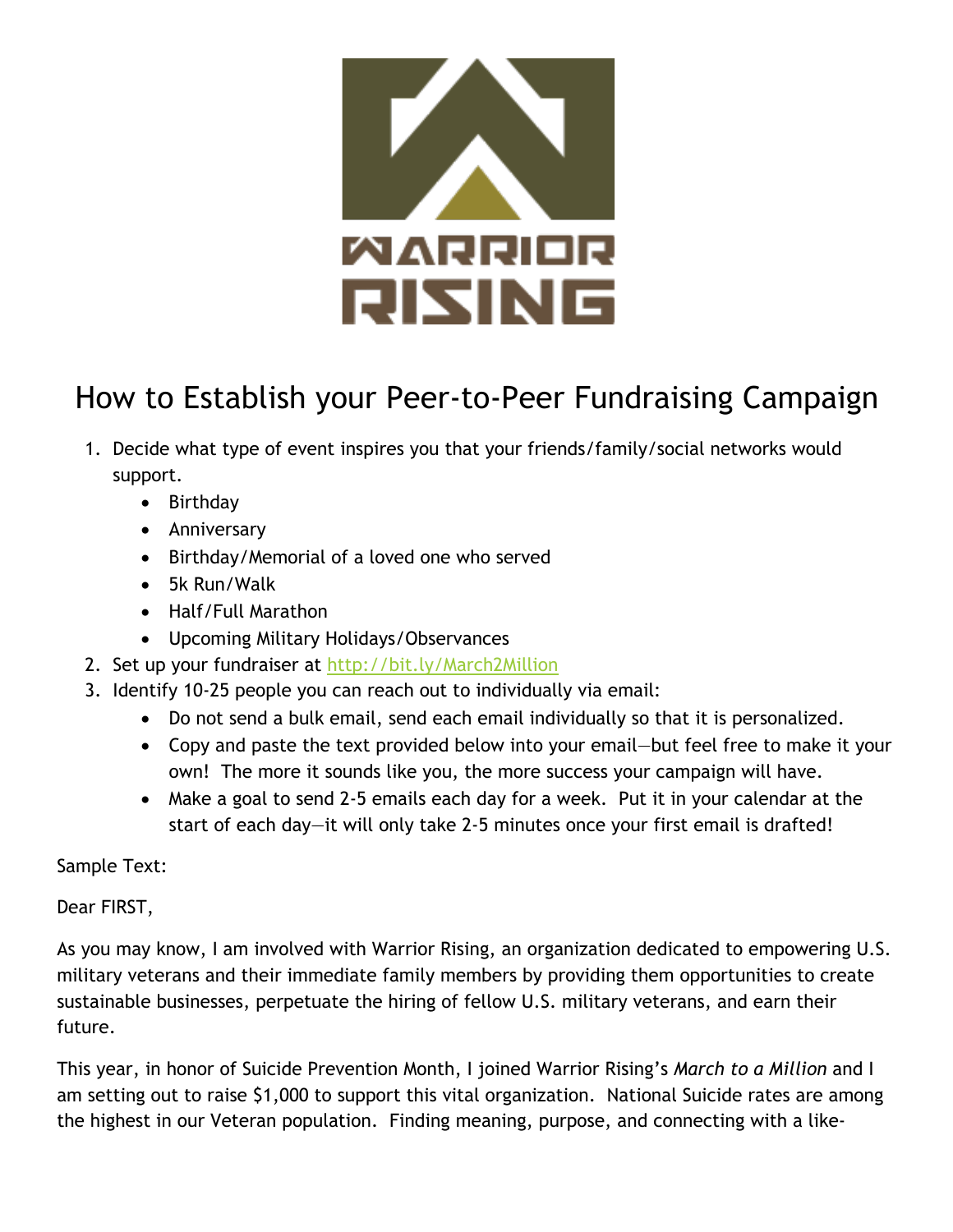minded community once their time in the Armed Forces ends goes a long way toward providing stability for the brave men and women who served our country.

I'm asking you to join me by donating whatever you can to this amazing mission. \$25, \$50, or even \$100 will help me meet (and hopefully exceed) my goal. You can make your donation here: [include the link to your personal fundraising page]

FIRST, thank you in advance for your partnership and friendship. Together we can empower our Veterans to find independence and purpose as they reenter our community.

With gratitude,

Your name

4. Mail (yes, actual mail with a stamp) the above letter or something similar to 10-25 people. Include the link where they can go online, but also include an addressed, stamped envelope to Warrior Rising where they can mail a check, if they so choose. Interestingly, the simple act of putting a live stamp on an envelope often motivates people to give.

> Warrior Rising 230 W 200 S PO Box 961 Salt Lake City, Utah 84101

- 5. Post to Facebook with the link to your individual fundraising page and tag at least 50 people, asking them to donate \$25 or more. More than likely, about 1/3 – 1/2 will give via Facebook
- 6. Be sure to thank people on Facebook when they give.
- 7. Repost Repost Repost! Until such time as you reach your goal, keep posting your fundraiser at least 2-3 times/day. It may seem like a lot, but newsfeeds are so full, you cannot post enough during a campaign.
- 8. Match. Match donations on Facebook up to a certain amount. This can be done through a Facebook fundraiser.
- 9. Share: Share other non-fundraising posts from Warrior Rising, but include a link to your fundraising page with brief text like, "Warrior Rising is doing amazing work with our Vets. Please support their critical work by joining me in my *March to a Million*" and include your individual fundraising link.
- 10. Get your kids involved! Take a photo of your kids holding a sign that says, "Please support Warrior Rising and my mom's fundraiser" and post it to social media. If you have a dog, include the dog in the photo.

Example: